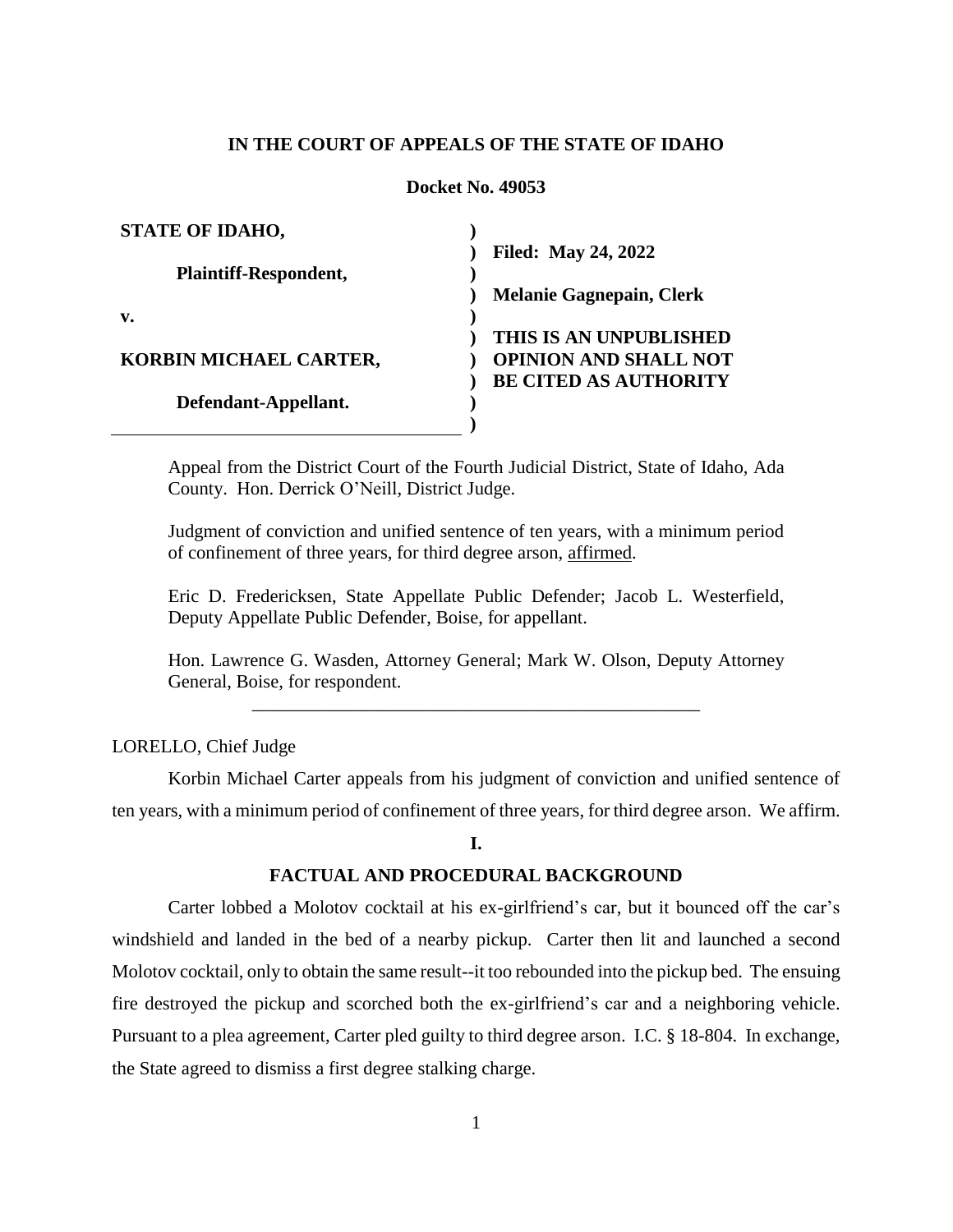At the sentencing hearing, Carter noted that several attachments to the presentence investigation report (PSI) concerned an unrelated third party and requested that the district court remove these attachments. These attachments did not contain information about Carter. When asked by the district court, the State agreed that the "extra documents were unrelated to" Carter's case. The district court remarked, "Okay," and invited Carter to continue argument. After hearing the parties' sentencing recommendations, the district court sentenced Carter to a unified term of ten years, with a minimum period of confinement of three years. Carter appeals.

#### **II.**

# **STANDARD OF REVIEW**

The decision whether to strike information from a PSI is reviewed for an abuse of discretion. *See State v. Molen*, 148 Idaho 950, 961, 231 P.3d 1047, 1058 (Ct. App. 2010). Sentencing decisions are also reviewed for an abuse of discretion. *State v. Jones*, 167 Idaho 353, 358, 470 P.3d 1162, 1167 (2020). When a trial court's discretionary decision is reviewed on appeal, the appellate court conducts a multi-tiered inquiry to determine whether the trial court: (1) correctly perceived the issue as one of discretion; (2) acted within the boundaries of such discretion; (3) acted consistently with any legal standards applicable to the specific choices before it; and (4) reached its decision by an exercise of reason. *State v. Herrera*, 164 Idaho 261, 270, 429 P.3d 149, 158 (2018).

# **III.**

#### **ANALYSIS**

Carter argues that the district court erred by failing to remove the PSI attachments concerning an unrelated third party.<sup>1</sup> Carter also argues that his sentence is excessive. The State concedes that "this Court should remand the case to ensure that the documents pertaining to [the third party] are removed" but asserts that Carter has failed to show that his sentence constitutes an abuse of discretion. We conclude that, despite the State's concession, Carter has failed to provide an adequate record to show error in relation to the PSI attachments or the sentence imposed.

 $\overline{a}$ 

We note that, although Carter phrases the issue as whether the district court erred "by failing to redline the PSI," his redlining request regarded attachments to the PSI, not the PSI itself.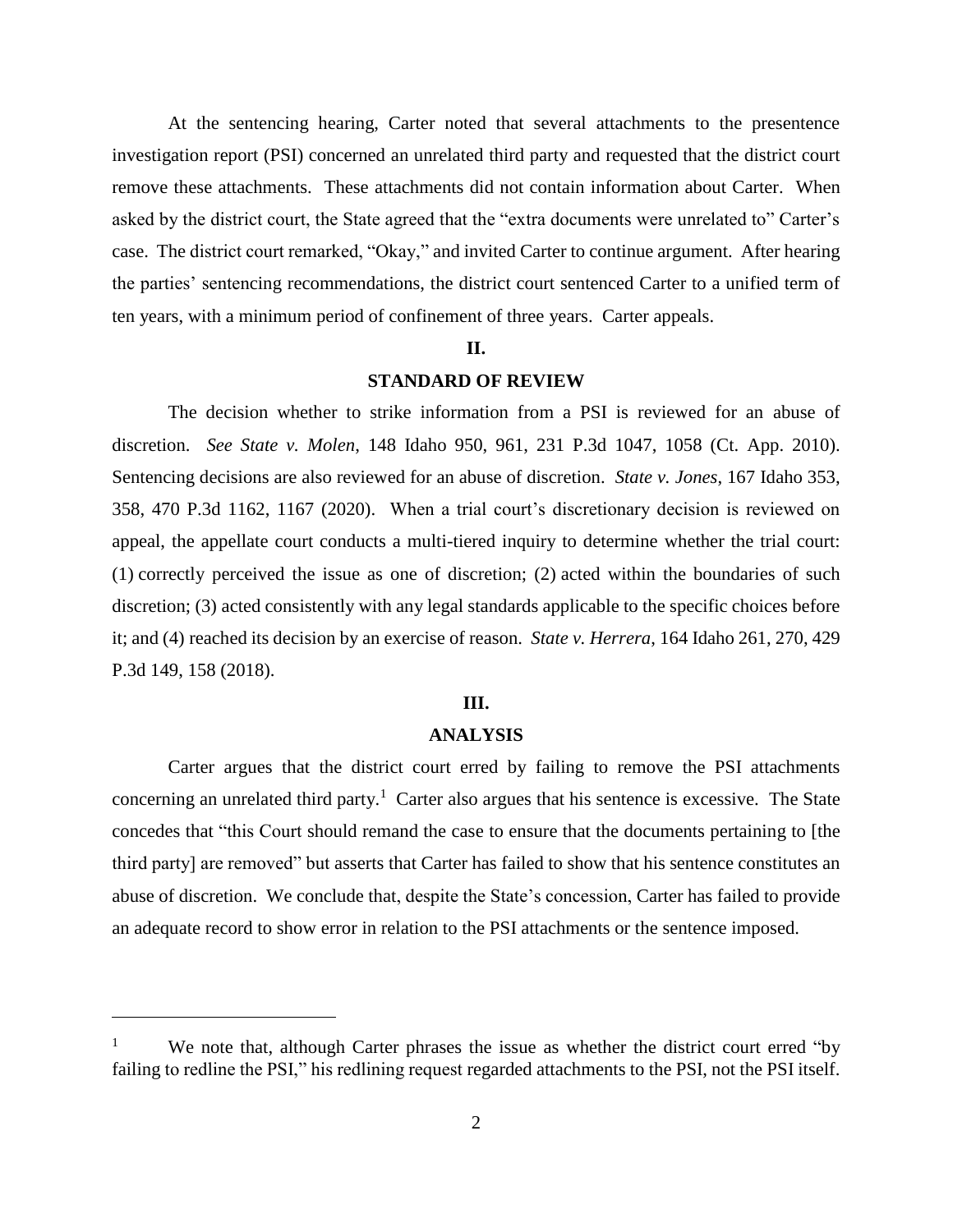#### **A. Attachments to the PSI**

Carter asserts that the attachments to the PSI are unreliable because they concern an unrelated third party and, as a result, should be removed. The State concedes that this case should be remanded pursuant to *State v. Golden*, 167 Idaho 509, 511, 473 P.3d 377, 379 (Ct. App. 2020). This concession, however, does not relieve Carter of his burden to establish error. *See State v. Stevens*, 93 Idaho 48, 54, 454 P.2d 945, 951 (1969). Consequently, we will address Carter's arguments and *Golden*'s application to this case.

Trial courts have the discretion to consider information in a PSI believed to be reliable that would otherwise be inadmissible at trial so long as the defendant receives an opportunity to present favorable evidence and explain or rebut the adverse information. *Molen*, 148 Idaho at 961, 231 P.3d at 1058. Two distinct obligations limit this discretion. Not only must a trial court reject inaccurate, unfounded or unreliable information contained in a PSI, such information must also be "redlined" from the document. *Golden*, 167 Idaho at 511, 473 P.3d at 379. The trial court must then forward a copy of the redlined PSI to the Idaho Department of Correction. *Id.*

Near the end of Carter's sentencing argument, the following exchange occurred:

| [Defense counsel]: | Thank you, Your Honor. And I'll say in terms of                  |
|--------------------|------------------------------------------------------------------|
|                    | corrections, it does appear in this presentence report that they |
|                    | include a lot of materials related to a fellow named Brandon     |
|                    | Casey. We just ask the Court to remove those supplemental        |
|                    | documents from his PSI, at least the copy that we received       |
|                    | did.                                                             |
| [District court]:  | Okay. [State], did you have any other corrections to the PSI?    |
| [State]:           | No. Thank you.                                                   |
| [District court]:  | Did you agree that those extra documents were unrelated to       |
|                    | this matter?                                                     |
| [State]:           | Yes, sir.                                                        |
| [District court]:  | Okay. Mr. Carter, do you--go ahead, [counsel for Carter].        |

After the foregoing exchange, defense counsel addressed restitution. The attachments to the PSI in the appellate record do not reflect that the district court removed the attachments in accordance with Carter's request. The absence of such a modification is unsurprising, however, as the file stamp on the version of Carter's PSI included in the record on appeal indicates that the document and the associated attachments were filed *prior* to the sentencing hearing. For the following reasons we decline to remand this case as Carter requests.

3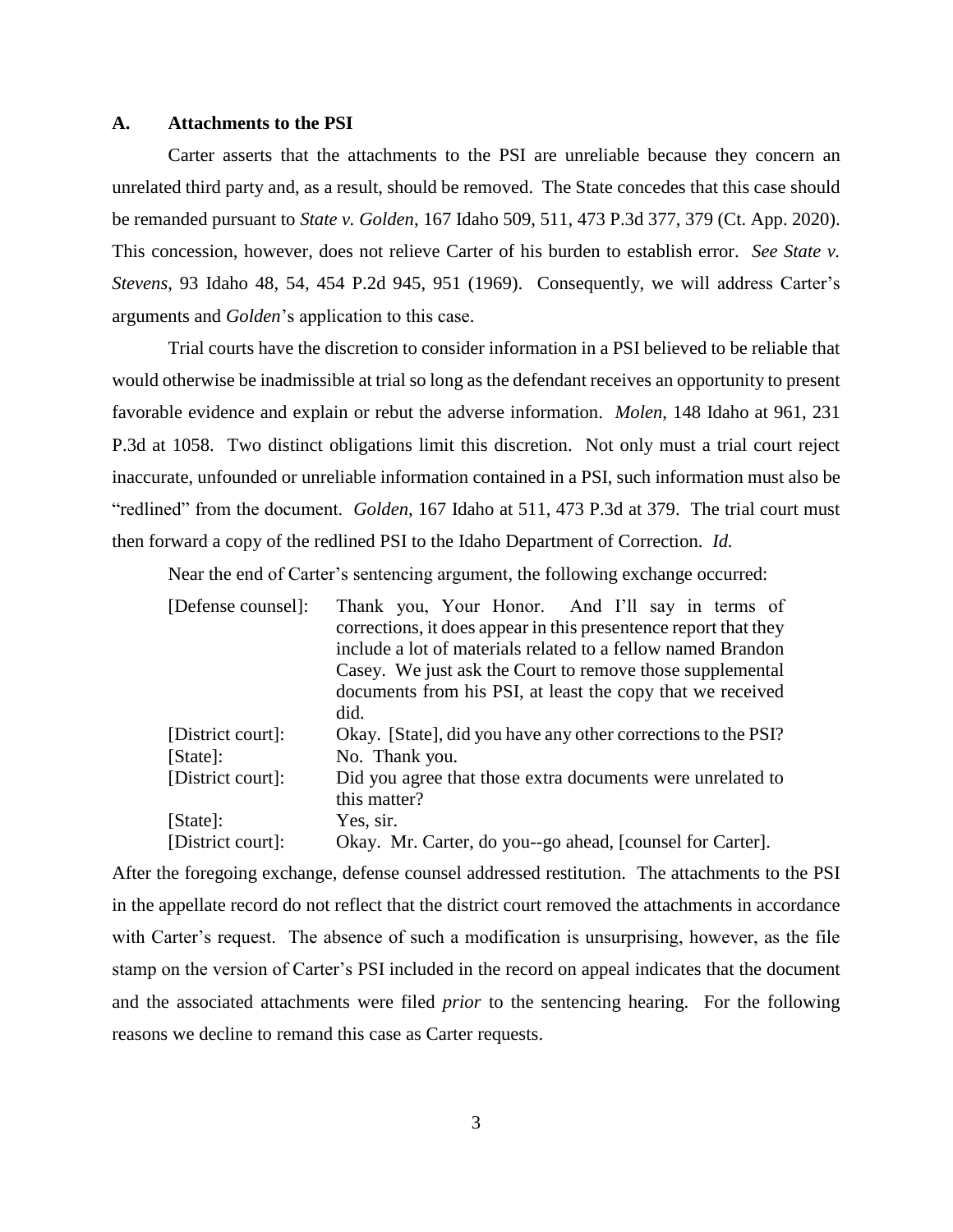While we noted in *Golden* that the PSI in the appellate record did not reflect changes obviously ordered by the court, it is the burden of the defendant to ensure the sentencing court has appropriately documented the ordered changes because it is the responsibility of the appellant to provide a sufficient record to substantiate his or her claims on appeal. *See State v. Murinko*, 108 Idaho 872, 873, 702 P.2d 910, 911 (Ct. App. 1985). In the absence of an adequate record on appeal to support the appellant's claims, we will not presume error. *State v. Beason*, 119 Idaho 103, 105, 803 P.2d 1009, 1011 (Ct. App. 1991). For purposes of appeal, it is insufficient to point to the PSI that was created prior to sentencing as evidence that the unrelated attachments were not removed from the PSI. *State v. Granger*, \_\_\_ Idaho \_\_\_, \_\_\_, \_\_\_ P.3d \_\_\_, \_\_\_ (Ct. App. 2022). Instead, Carter must include the PSI that was distributed to the Department of Correction, along with any judicial order regarding those corrections, to provide an adequate record in support of his claim. *See id.* Because a copy of the PSI and associated attachments actually distributed to the Department of Correction is absent from the record on appeal, Carter has failed to provide an adequate record to review his redlining arguments.

# **B. Sentence Review**

Carter argues that his sentence of a unified term of ten years, with a minimum period of confinement of three years, is excessive. Specifically, Carter contends the district court failed to exercise reason in light of his "substance abuse issues, mental health issues, and acceptance of responsibility for his actions." The State responds that the facts of this case and the impact on the victim, plus Carter's "extensive criminal history," including six prior felonies and "at least [twenty] prior misdemeanor convictions," support the district court's sentencing decision. We hold that Carter has failed to show that his sentence is excessive.

Sentencing is a matter for the trial court's discretion. Both our standard of review and the factors to be considered in evaluating the reasonableness of the sentence are well established and need not be repeated here. *See State v. Hernandez*, 121 Idaho 114, 117-18, 822 P.2d 1011, 1014- 15 (Ct. App. 1991); *State v. Lopez*, 106 Idaho 447, 449-51, 680 P.2d 869, 871-73 (Ct. App. 1984); *State v. Toohill*, 103 Idaho 565, 568, 650 P.2d 707, 710 (Ct. App. 1982). When reviewing the length of a sentence, we consider the defendant's entire sentence. *State v. Oliver*, 144 Idaho 722, 726, 170 P.3d 387, 391 (2007). Our role is limited to determining whether reasonable minds could reach the same conclusion as the district court. *State v. Biggs*, 168 Idaho 112, 116, 480 P.3d 150,